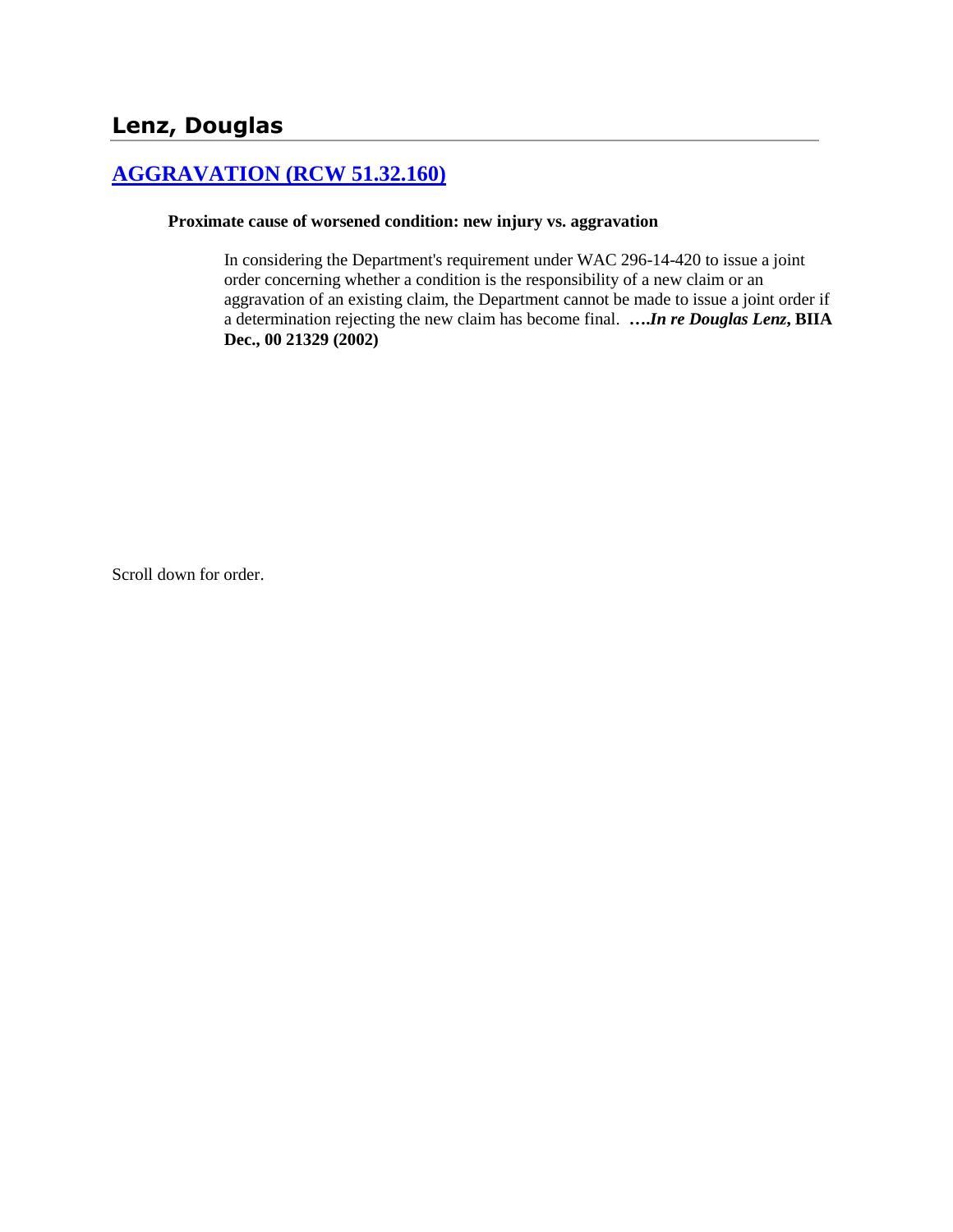# **BEFORE THE BOARD OF INDUSTRIAL INSURANCE APPEALS STATE OF WASHINGTON**

**)**

**IN RE: DOUGLAS A. LENZ ) DOCKET NO. 00 21329**

**CLAIM NO. T-785255 ) DECISION AND ORDER**

APPEARANCES:

Claimant, Douglas A. Lenz, Pro Se

Self-Insured Employer, General Construction Company, (a.k.a., Fletcher, Inc.), by Craig Jessup & Stratton, PLLC, per Rebecca D. Craig

Department of Labor and Industries, by The Office of the Attorney General, per Steven T. Camilleri, Assistant

This is an appeal filed by the self-insured employer, General Construction Company, on October 23, 2000, from an order of the Department of Labor and Industries dated October 4, 2000, that reversed a Department order dated December 22, 1999, and reopened the claim effective October 25, 1999. **AFFIRMED.**

#### **DECISION**

Pursuant to RCW 51.52.104 and RCW 51.52.106, this matter is before the Board for review and decision on a timely Petition for Review filed by the employer to a Proposed Decision and Order issued on May 14, 2002, in which the order of the Department dated October 4, 2000, was affirmed.

The Board has reviewed the evidentiary rulings in the record of proceedings and finds that no prejudicial error was committed and the rulings are affirmed.

The issue presented by this appeal and the evidence presented by the parties are adequately set forth in the Proposed Decision and Order.

We have granted review to make corrections in Findings of Fact Nos. 5 and 11, and Conclusion of Law No. 2, and to renumber Finding of Fact No. 5. The correct first terminal date for aggravation purposes is August 29, 1997.

In addition, we have granted review to address the self-insured employer's contention that the Board does not have jurisdiction in this appeal because the Department failed to issue a joint order as required by WAC 296-14-420.

We begin with a review of the procedural history of the injury claims and aggravation applications filed by Mr. Lenz, and reiterate the rationale of Industrial Appeals Judge Franklin as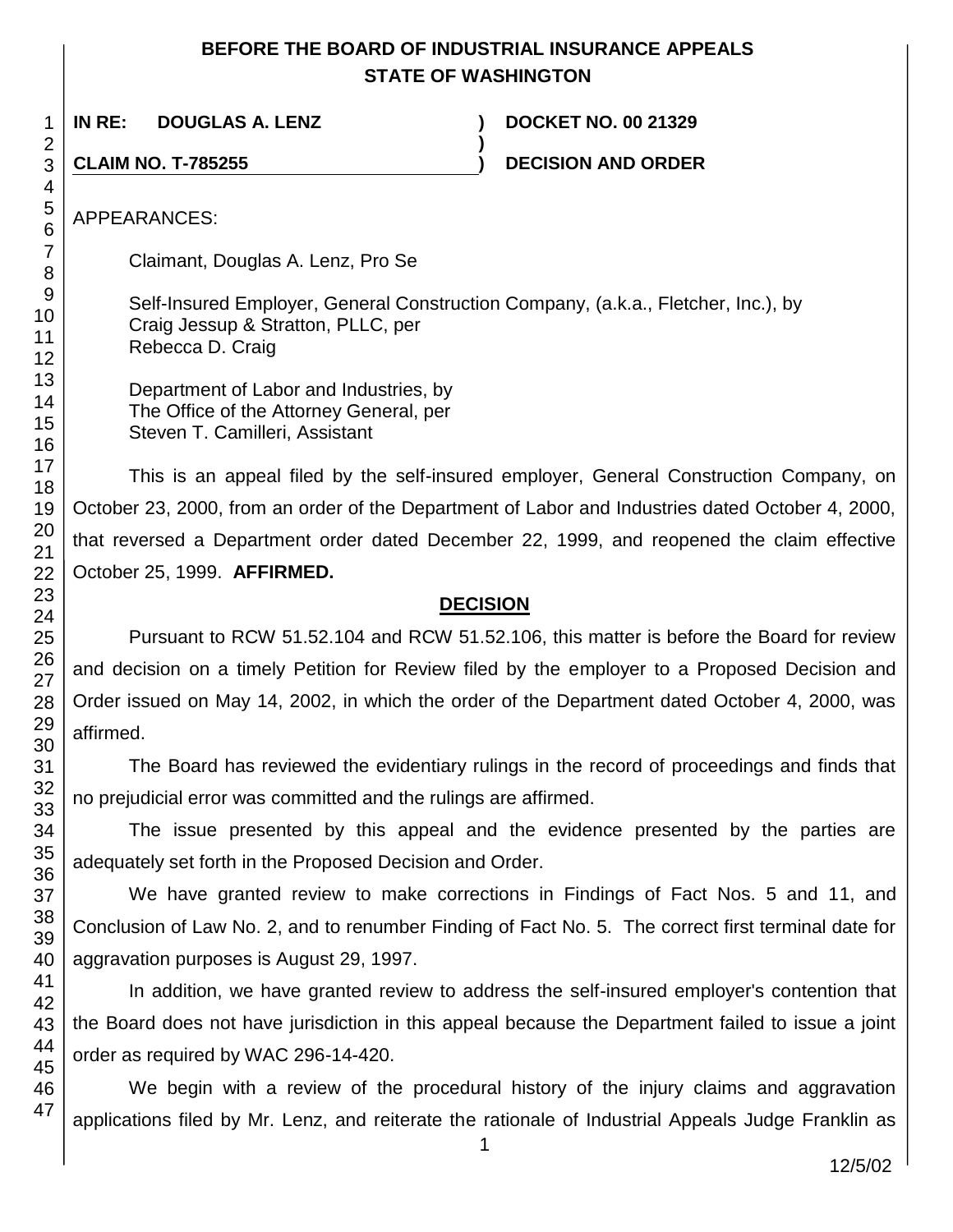47

1

stated in his Interlocutory Order Denying Self-Insured's Motion to Remand the Claim for Further Action.

On May 25, 1994, Mr. Lenz filed an application for benefits, alleging an industrial injury (lumbar strain) sustained while working for Fletcher Industrial, Inc. The claim ultimately was accepted and benefits were provided. The claim was closed effective August 29, 1997 (Claim No. T-785255).

Mr. Lenz filed an aggravation application on November 1, 1999. On December 22, 1999, a Department order was issued denying Mr. Lenz's application to reopen Claim No. T-785255, and advised him to file a new claim for a new injury, which Mr. Lenz did, on December 29, 1999 (Claim No. X-333315). The new claim was denied by order dated February 15, 2000, and affirmed on August 28, 2000. As no appeal was filed from the August 28, 2000 order, it became a final order. Claim No. X-333315, was for an injury Mr. Lenz alleged to have occurred in the course of his employment with Circuits Engineering.

Mr. Lenz filed another injury claim on November 23, 1998, while working for Circuits Engineering. This claim (Claim No. X-133913), like the other two claims, involved injury to his low back. Although the procedural details regarding this claim are not entirely clear, the claim must have been accepted because Mr. Lenz filed an application to reopen the claim on March 1, 2000. On August 28, 2000, the same day the Department rejected Claim No. X-333315, it issued an order denying reopening in Claim No. X-133913. This order was not appealed and became a final order,

In the meantime, in response to Mr. Lenz's protest to the December 22, 1999 order denying reopening in Claim No. T-785255, the Department reconsidered its earlier order and issued the October 4, 2000 order reopening the claim.

At the time the Department issued the October 4, 2000 order, it had information about three injuries involving two employers that might be responsible for Mr. Lenz's condition. One of the claims involved a self-insured employer (Fletcher) and the other two a state fund employer (Circuits). There was a substantial question whether benefits should be paid based on reopening an old claim or allowed under a claim for a new injury. Under the circumstances, the Department was required to issue a joint order pursuant to WAC 296-14-420. Instead, it issued separate orders on each claim.

As a result, the self-insured employer has contended that the unappealed, final orders issued in the State Fund claims should be considered "void" and the Board should remand this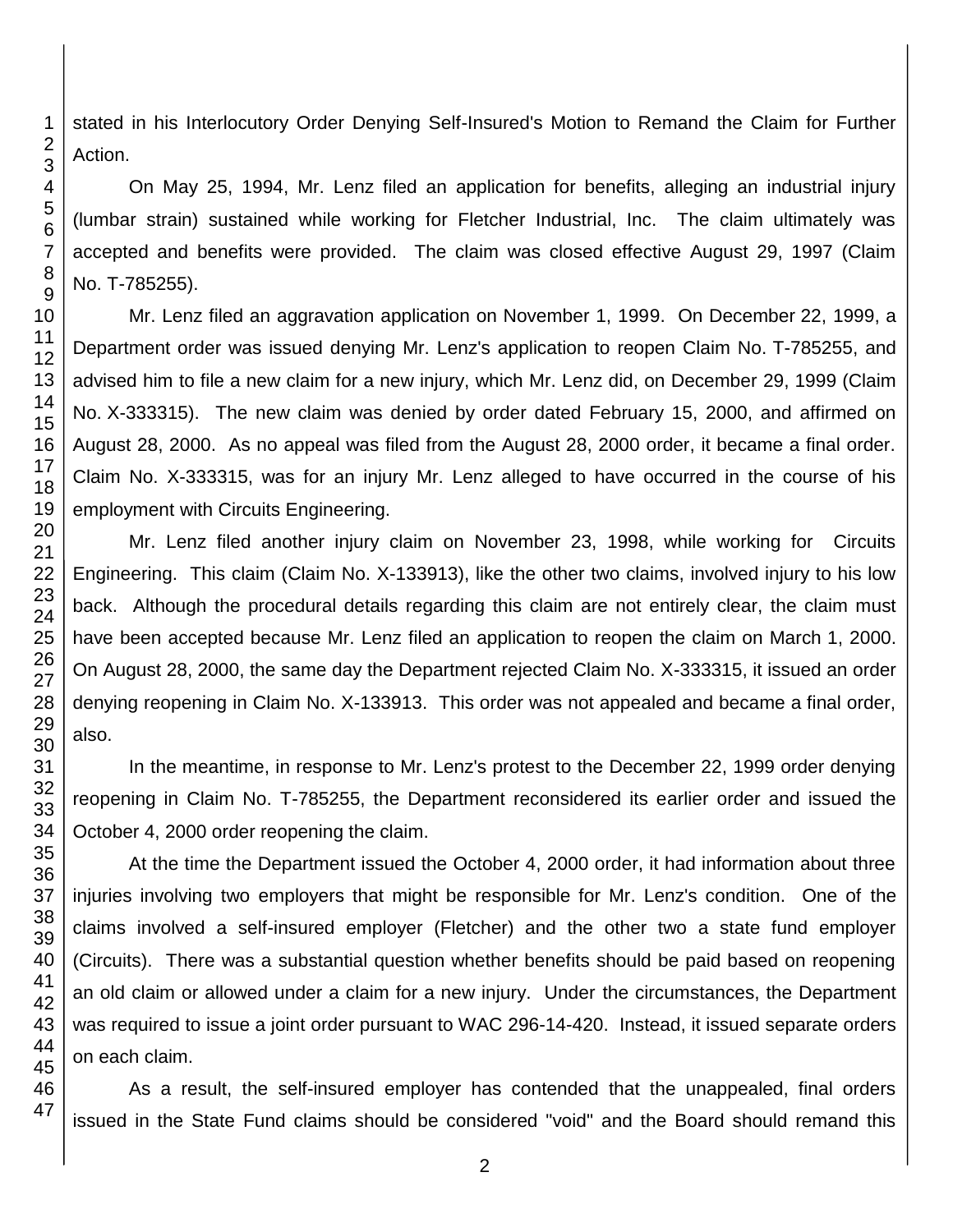matter so that the Department can issue a joint order as required by WAC 296-14-420. The employer cites to Board significant decisions supporting its argument. *In re Bennie Johnson*, BIIA Dec., 91 4040 (1992), and *In re Kenneth Keierleber*, BIIA Dec., 91 5087 (1993). However, as noted by our industrial appeals judge, Supreme Court decisions issued **after** these Board significant decisions dictate a different result in this appeal. Unappealed final orders issued by the Department within the scope of its jurisdiction will not be considered "void" even if they might have been legally incorrect when issued. *Marley v. Department of Labor & Indus.*, 125 Wn.2d 533 (1994), and *Kingery v. Department of Labor & Indus.*, 132 Wn.2d 162 (1997). Simply stated, we cannot require the Department to do something that is beyond its jurisdiction.

After consideration of the Proposed Decision and Order and the Petition for Review filed thereto, and a careful review of the entire record before us, we are persuaded that the Proposed Decision and Order is supported by the preponderance of the evidence and is correct as a matter of law.

### **FINDINGS OF FACT**

1. On May 25, 1994, Douglas A. Lenz filed an application for benefits alleging that he injured his back in the course of his employment with Fletcher Industrial, Inc., on December 13, 1993.

On July 6, 1994, the claim was rejected.

On October 4, 1994, following a timely protest and request for reconsideration filed on behalf of the claimant, the July 6, 1994 order was canceled, and the claim was allowed.

On October 5, 1994, following a timely protest and request for reconsideration filed by the self-insured employer, the October 4, 1994 order was canceled, the Department order dated July 6, 1994 rejecting the claim was affirmed, and the claim was rejected.

On October 27, 1995, following a timely appeal filed by the claimant, the October 5, 1994 order was reversed and the claim was remanded to the Department with directions to order the self-insured employer to accept the claim and provide benefits.

On April 15, 1997, the self-insured employer was directed to pay a permanent partial disability award of Category 3 of permanent dorso-lumbar and/or lumbosacral impairments and to close the claim with time-loss compensation as paid through January 6, 1994.

On August 29, 1997, following a timely protest and request for reconsideration filed by the claimant, the April 15, 1997 order was

1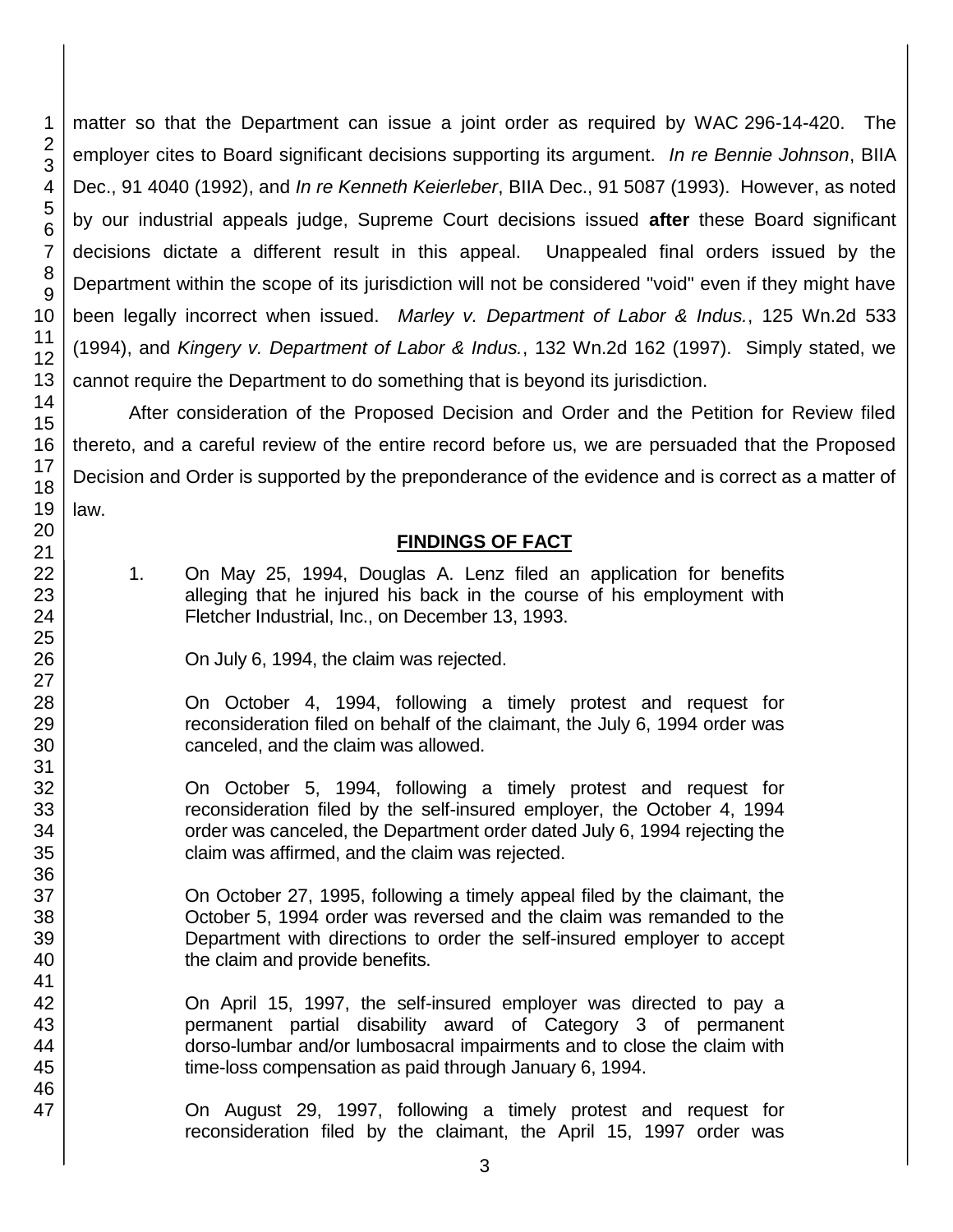corrected and the self-insured employer was directed to pay time-loss compensation for the period November 7, 1994 through May 31, 1995, and to close the claim with a permanent partial disability award of Category 3 of permanent dorso-lumbar and/or lumbosacral impairments.

On October 30, 1998, following a timely appeal filed by the self-insured employer, the August 29, 1997 order was set aside and the claim was remanded to the Department with directions to pay an award for permanent partial disability of Category 3 of permanent dorso-lumbar and/or lumbosacral impairments with time-loss compensation as paid through November 6, 1994.

On December 11, 1998, the Department directed the self-insured employer to pay a permanent partial disability award of Category 3 of permanent dorso-lumbar and/or lumbosacral impairments and to close the claim with time-loss compensation as paid through November 6, 1994.

On November 1, 1999, the claimant filed an application to reopen his claim.

On December 22, 1999, the Department denied the application to reopen the claim, noting that it appears there is possibly a new injury that might require a new report of accident to be filed.

On January 3, 2000, the claimant filed a protest and request for reconsideration of the December 22, 1999 Department order.

On October 4, 2000, the Department reversed the December 22, 1999 Department order.

On October 23, 2000, the self-insured employer filed an appeal of the October 4, 2000 Department order.

On November 22, 2000, the Board of Industrial Insurance Appeals granted the appeal and assigned it Docket No. 00 21329.

- 2. On December 13, 1993, Douglas A. Lenz injured his back in the course of his employment with Fletcher Industrial, Inc., when he lifted pieces of machinery during the course of the day.
- 3. The industrial injury of December 13, 1993, is the proximate cause of a herniated disc at L4-5.
- 4. As of August 29, 1997, Douglas A. Lenz's condition, proximately caused by the industrial injury of December 13, 1993, was fixed and he was no longer in need of treatment, and his permanent disability was best described by Category 3 of permanent dorso-lumbar and lumbosacral impairments.

47

1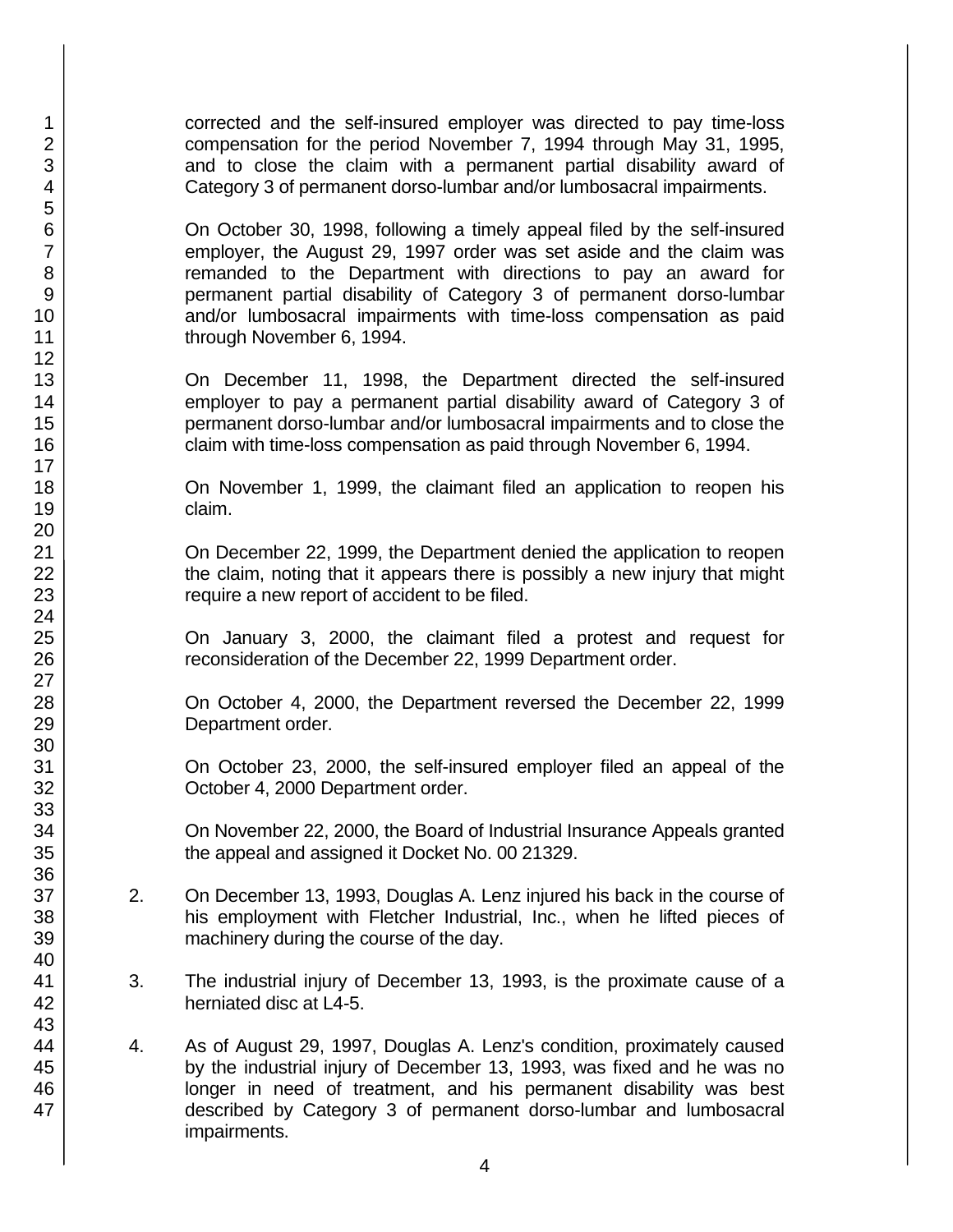- 5. On November 23, 1998, Douglas A. Lenz was employed by Circuits Engineering, Inc., when he slipped on some liquid solder that was on the floor at work and nearly fell, injuring his upper neck and low back, and in January 1999, he filed Claim No. X-133913. On August 28, 2000, the Department issued an order denying his application to reopen, and no protest or appeal was taken from that order.
- 6. On January 24, 1999, Douglas A. Lenz injured his back in the course of his employment with Circuits Engineering, Inc., while moving some machinery but did not file a claim for benefits for this injury.
- 7. On October 25, 1999, Douglas A. Lenz, with the assistance of Dr. Diane Gulbas, completed Board Exhibit No. 4, an application to reopen Claim No. T-785255.
- 8. On December 29, 1999, Douglas A. Lenz filed an application for benefits in Claim No. X-333315, alleging an injury to his low back in the course of his employment with Circuits Engineering, Inc., occurring on September 20, 1999, caused by repetitive lifting and bending while welding. The claim was denied by order dated August 28, 2000, and no protest or appeal was taken from that order.
- 9. The symptoms of low back pain that Douglas A. Lenz was experiencing as of October 25, 1999, when he filed his application to reopen his claim, were proximately caused by his industrial injury of December 13, 1993, and not residuals from his industrial injury of November 23, 1998, or the lifting injury of January 24, 1999.
- 10. The repetitive bending that Douglas A. Lenz engaged in while performing welding work for Circuits Engineering, Inc., from June 1998 through October 1999, would not have caused Mr. Lenz to experience low-back symptoms but for the industrial injury of December 13, 1993.
- 11. Douglas A. Lenz's condition, proximately caused by the industrial injury of December 13, 1993, worsened and his degree of disability increased on an objective basis between August 29, 1997 and October 4, 2000.

#### **CONCLUSIONS OF LAW**

- 1. The Board of Industrial Insurance Appeals has jurisdiction over the parties and subject matter of this appeal.
- 2. Between August 29, 1997 and October 4, 2000, Douglas A. Lenz's condition, proximately caused by the industrial injury of December 13, 1993, worsened and his disability increased within the meaning of RCW 51.32.160.